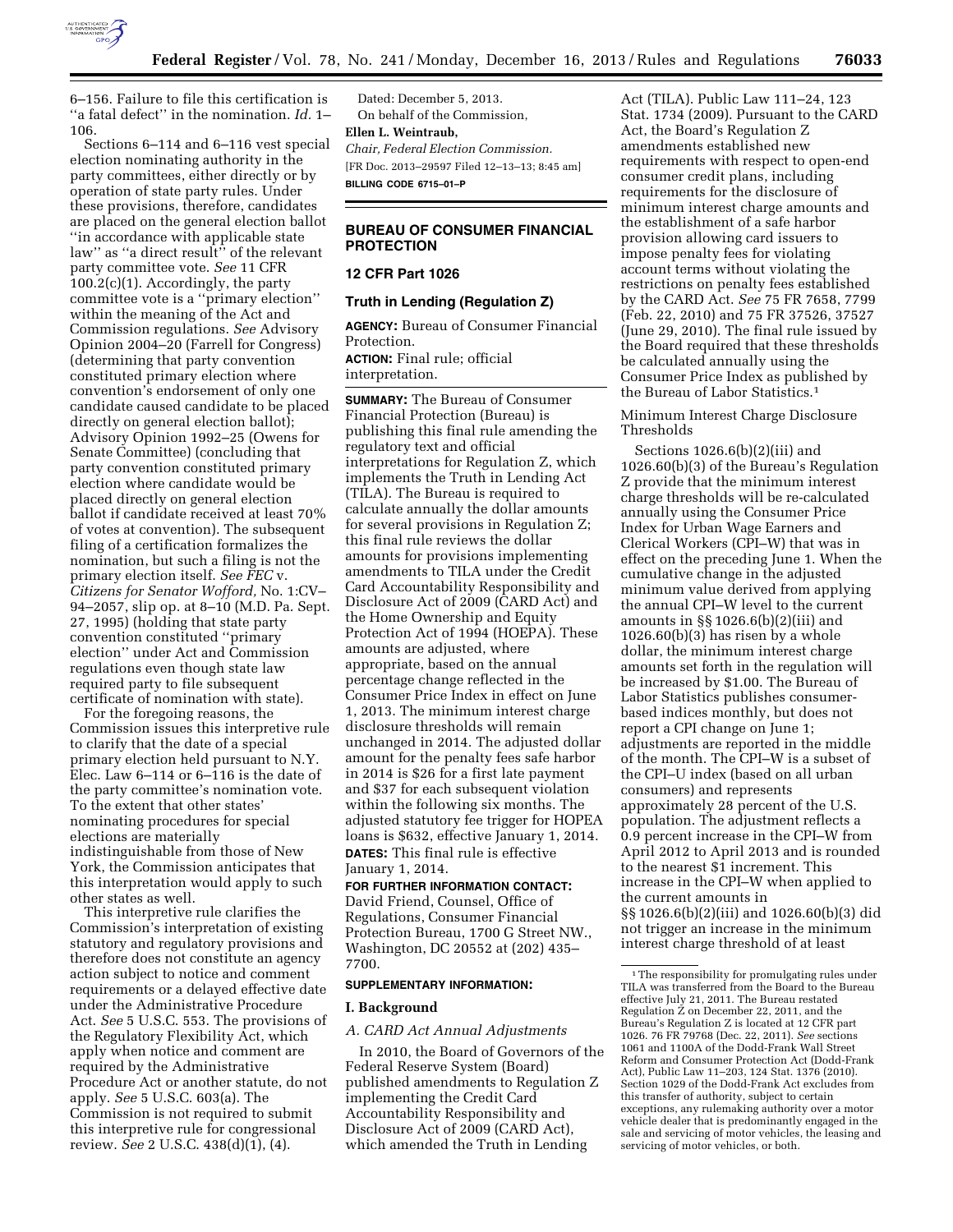\$1.00, and therefore the Bureau is not amending §§ 1026.6(b)(2)(iii) and 1026.60(b)(3).

# Penalty Fees Safe Harbor

The Bureau's Regulation Z provides that the safe harbor provision which establishes the permissible fee thresholds in  $\S 1026.52(b)(1)(ii)(A)$  and (B) will be re-calculated annually using the CPI–W that was in effect on the preceding June 1. This adjustment is based on the CPI–W index in effect on June 1, 2013, which was reported on May 16, 2013. The Bureau of Labor Statistics publishes consumer-based indices monthly, but does not report a CPI change on June 1; adjustments are reported in the middle of the month. The CPI–W is a subset of the CPI–U index (based on all urban consumers) and represents approximately 28 percent of the U.S. population. When the cumulative change in the adjusted minimum value derived from applying the annual CPI–W level to the current amounts in  $\S 1026.52(b)(1)(ii)(A)$  and  $(B)$ has risen by a whole dollar, those amounts will be increased by \$1.00. Similarly, when the cumulative change in the adjusted minimum value derived from applying the annual CPI–W level to the current amounts in § 1026.52(b)(1)(ii)(A) and (B) has decreased by a whole dollar, those amounts will be decreased by \$1.00. *See*  comment 52(b)(1)(ii)–2. The adjustment to the permissible fee thresholds being adopted here reflects a 0.9 percent increase in the CPI–W from April 2012 to April 2013 and is rounded to the nearest \$1 increment.

## *B. HOEPA Annual Threshold Adjustment*

In 1995, the Board of Governors of the Federal Reserve System (Board) published amendments to Regulation Z implementing the Home Ownership and Equity Protection Act of 1994 (HOEPA), which amended TILA and was contained in the Riegle Community Development and Regulatory Improvement Act of 1994, Public Law 103–325, 108 Stat. 2160. These amendments impose substantive limitations and additional disclosure requirements on certain closed-end home mortgage loans bearing annual percentage rates or points and fees above a certain percentage or amount. As enacted, the statute requires creditors to comply with the HOEPA requirements if the total points and fees payable by the consumer at consummation exceed the greater of \$400 or 8 percent of the total loan amount. TILA and Regulation Z provide that the \$400 figure shall be adjusted

annually on January 1 by the annual percentage change in the Consumer Price Index (CPI) that was reported on the preceding June 1. 15 U.S.C. 1602(bb)(3); 12 CFR 1026.32(a)(1)(ii).

The Bureau uses the Consumer Price Index for All Urban Consumers (CPI–U) index, as published by the Bureau of Labor Statistics (BLS), as the index for adjusting the \$400 figure. The CPI–U is based on all urban consumers and represents approximately 88 percent of the U.S. population, The BLS publishes consumer-based indices monthly, but does not report a CPI change on June 1; adjustments are reported in the middle of each month. The adjustment to the CPI–U index reported by BLS on May 16, 2013, was the CPI–U index in effect on June 1, and reflects the percentage change from April 2012 to April 2013. The adjustment to the \$400 figure being adopted here reflects a 1.1 percent increase in the CPI–U index for this period and is rounded to whole dollars for ease of compliance.

The fee trigger being adjusted in this **Federal Register** notice pursuant to TILA section 103(bb) is used in determining whether a loan is covered by § 1026.32. Such loans have generally been known as ''HOEPA loans.'' On January 10, 2013, the Bureau issued a final rule pursuant to, *inter alia,* section 1431 of the Dodd-Frank Act, which revised the statutory fee trigger for HOEPA loans. 78 FR 6856 (Jan. 31, 2013) (2013 HOEPA Final Rule). The amendments adopted in the 2013 HOEPA Final Rule, including the revised fee trigger, apply to loans for which the creditor received an application on or after January 10, 2014. *Id.* at 6939. The Bureau is mindful of the need to coordinate implementation of this final rule with the effective date of the January 10th final rule adopting revisions to the HOEPA fee trigger. Accordingly, the adjustment to the fee trigger that is being published today will become effective on January 1, 2014, will apply to loans consummated on or after January 1, 2014, and will apply until the revised HOEPA fee trigger takes effect. Pursuant to section 1431 of the Dodd Frank Act and § 1026.32(a)(1)(ii) as amended by the 2013 HOEPA Final Rule, implementation of the 2013 HOEPA Final Rule will change the HOEPA fee trigger to \$1,000, which will be adjusted annually thereafter in accordance with § 1026.32(a)(1)(ii) as amended by the 2013 HOEPA Final Rule. *Id.* at 6968.

# **II. Adjustment and Commentary Revision**

#### *A. CARD Act Annual Adjustments*

Minimum Interest Charge Disclosure Thresholds—§§ 1026.6(b)(1)(ii) and 1026.60(b)(3)

The minimum interest charge amounts for §§ 1026.6(b)(2)(iii) and 1026.60(b)(3) will remain unchanged for the year 2014. Accordingly, the Bureau is not amending these sections.

# Penalty Fees Safe Harbor— § 1026.52(b)(1)(ii)(A) and (B)

Effective January 1, 2014, the permissible fee threshold amounts are \$26 for § 1026.52(b)(1)(ii)(A) and \$37 for § 1026.52(b)(1)(ii)(B). Accordingly, the Bureau is revising  $\S 1026.52(b)(1)(ii)(A)$ and (B) to state that the fee imposed for violating the terms or other requirements of an account shall not exceed \$26 and \$37 respectively. The Bureau is also adopting new comment 52(b)(1)(ii)–2.i to preserve a list of the historical thresholds for this provision.

# *B. HOEPA Annual Threshold Adjustment—Comment 32(a)(1)(ii)–2*

Effective January 1, 2014, for purposes of determining whether a consumer credit transaction that is secured by a consumer's principal dwelling and is not otherwise exempt is covered by § 1026.32 (based on the total points and fees payable by the consumer at consummation), a loan is covered if the points and fees exceed \$632 or 8 percent of the total loan amount, whichever is greater. Comment 32(a)(1)(ii)–2, which lists the adjustments for each year, is amended to reflect the new dollar threshold amount for 2014.

#### **III. Administrative Law Matters**

# *A. Administrative Procedure Act*

Under the Administrative Procedure Act, notice and opportunity for public comment are not required if the Bureau finds that notice and public comment are impracticable, unnecessary, or contrary to the public interest. 5 U.S.C. 553(b). The amendments in this notice are technical and non-discretionary, and they apply the method previously established in the agency's regulations for determining adjustments to the thresholds. For these reasons, the Bureau has determined that publishing a notice of proposed rulemaking and providing opportunity for public comment are unnecessary. Therefore, the amendments are adopted in final form.

Section 553(d) of the Administrative Procedure Act generally requires publication of a final rule not less than